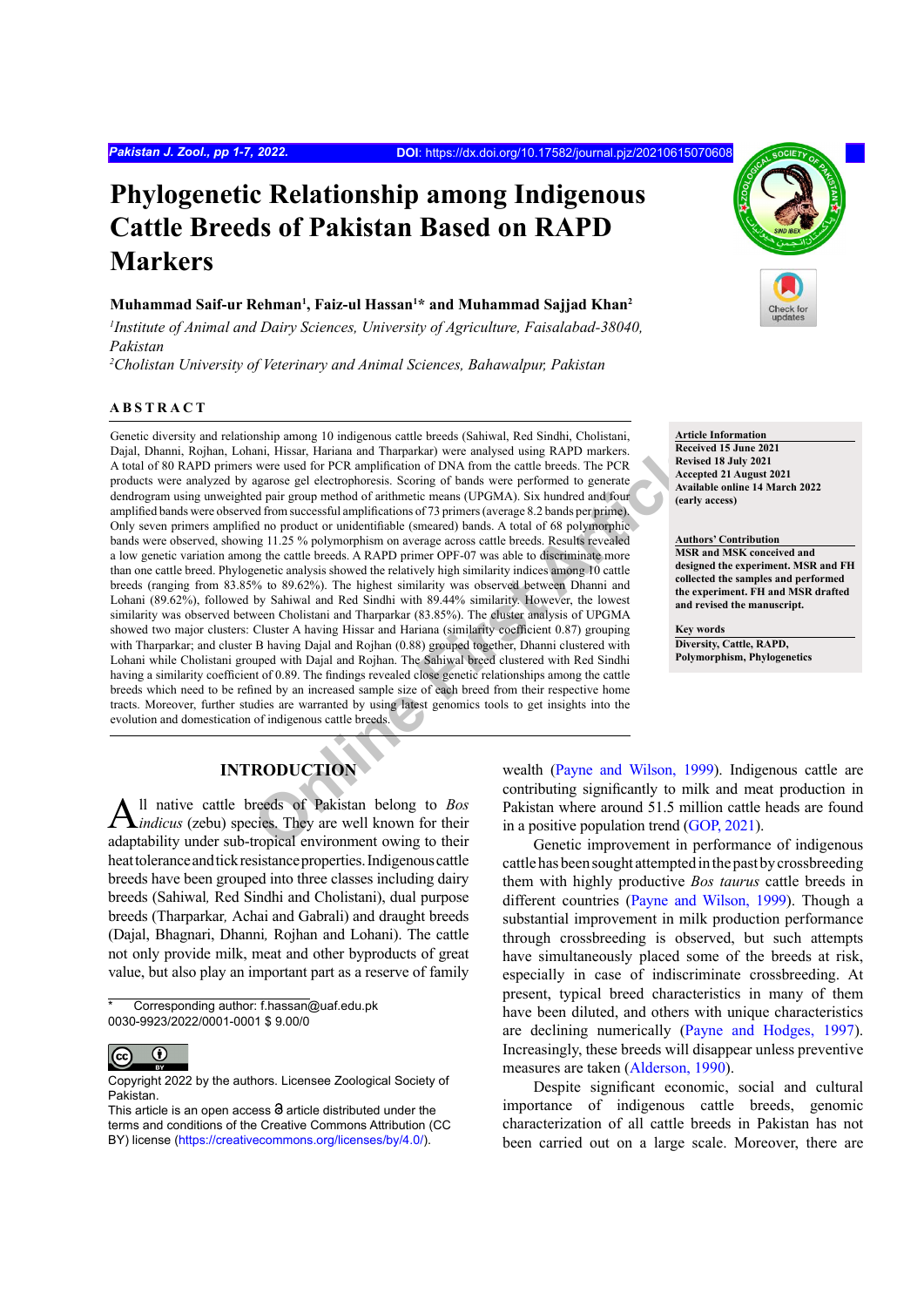several inconsistencies and ambiguities in literature regarding the evolution of indigenous cattle breeds. For example, Cholistani are thought to have evolved from the crossing of Sahiwal with local cattle ([Mason, 1996](#page-6-1)). [Joshi and Phillips \(1953\)](#page-5-2) and [Payne and Wilson \(1999\)](#page-6-0) stated Tharpakar as white or grey Sindhi and also claimed that Tharparkar is not a homogenous breed; rather it has the influence of Kankrej, Red Sindhi and Gir breeds. Similarly, [Payne and Wilson \(1999\)](#page-6-0) reported that Hariana cattle are somewhat similar to the Bhagnari breed and Dajal is a light-colored small size strain of Bhagnari breed. It is, therefore, necessary to characterize and evaluate the genetic differences among breeds for their effective and meaningful management and sustainable utilization ([Hammond, 2001](#page-5-3)).

Studies on the phylogenetic relationship among indigenous breeds are considered as effective tool for elucidation of the history and genetic variation among breeds. These also help to identify the footprints of human selection on cattle genomes and domestication events ([Kotze and Muller, 2000](#page-6-2)).

**ONA** [e](#page-5-5)xtraction and stationary in the set of the set of the set of the set of the set of the set of the set of the set of the set of the set of the set of the set of the set of the set of the set of the set of the set of Traditionally, external or internal phenotypic characters (skin color, size of testes, milk butterfat content, etc.) have been used for phenotypic characterization of a breed (Bradley *et al*., 1993). But phenotypic traits are affected by both genetic and environmental factors, so characterization based on phenotypes could not provide meaningful results (Baker and Manwell, 1991). Therefore, genomic characterization is the best strategy to elucidate genetic diversity and evolutionary relationships among different breeds as the latest biotechnology tools are available to analyze genome wide diversity in animal populations (Jerry *et al*., 1997). Among available DNA based tools for characterization of genetic diversity, RAPD analysis is the simplest and cheapest procedure to elucidate variations at different regions of genome (Hwang *et al*., [2001](#page-5-7)). It utilizes short random oligonucleotide primers for polymerase chain reaction (PCR) amplification of genomic DNA. Characterization of genetic variation in different animal species has been carried out by using this technique [\(Michelmore](#page-6-3) *et al*., 1991), especially in bovine population. Moreover, it can also be used to elucidate genetic variation within and between breeds of same species ([Smith](#page-6-4) *et al*., [1996](#page-6-4)). This study aimed to characterize genetic variation among cattle breeds of Pakistan using RAPD markers.

#### **MATERIALS AND METHODS**

This study was conducted at Institute of Animal and Dairy Sciences (formerly Department of Animal Breeding and Genetics), University of Agriculture, Faisalabad and Plant Biotechnology Division, National Institute for Biotechnology and Genetic Engineering (NIBGE),

#### Faisalabad.

#### *Experimental animals*

Keeping in view the breed characteristics, genetically unrelated animals belonging to 10 Zebu breeds of Pakistan (Sahiwal*,* Red Sindhi*,* Cholistani*,* Tharparkar*,*  Dajal*,* Dhanni*,* Rojhan*,* Lohani*,* Hissar and Hariana) were sampled from different Livestock Experiment Stations of Punjab. The sampling locations and number of samples collected per breed are presented in [Table I.](#page-2-0)

#### *Collection of blood samples*

The peripheral blood was collected from the selected animals of each breed in EDTA coated vacutainers under hygienic conditions. Blood samples were stored at  $-20$  °C until DNA extraction.

#### *DNA extraction and quantification*

Previously reported phenol-chloroform based method was used to extract genomic DNA from blood ([Singer](#page-6-5) *et al*., 1988; Grimberg *et al*., 1989). The DNA quantification was performed using DyNA Quant fluorometer (Hoefer, Inc., San Francisco, CA). Extracted DNA samples were run on 0.8 % agarose gel to observe quality of extracted DNA and samples with smears were rejected.

#### *PCR amplification using RAPD analysis*

To carry out PCR amplification, concentration of DNA, 10X PCR buffer with  $(NH_4)_2SO_4$ , MgCl<sub>2</sub>, dNTPs (dATP, dCTP, dGTP and dTTP), 10 Mer random primer and *Taq* DNA polymerase were optimized ([Williams](#page-6-6) *et al*., 1990). For PCR amplification, random primers (10 bp) from Operon Company (Operon Tech. Inc., Alameda, CA, USA) were used.

#### *Bulked segregant analysis (BSA)*

The DNA samples from each breed were pooled together by adding an equal volume of DNA from individual samples (number of samples used from each breed are mentioned in [Table I\)](#page-2-0). PCR was carried out in 25 µl reaction mixture containing 3 mM  $MgCl<sub>2</sub>$ , 100 µM each of dATP, dCTP, dGTP and dTTP, 0.2 uM primer, 5 ng of genomic DNA and 1 unit of *Taq* polymerase through programmable thermal cycler (Eppendorf, USA) by using 80 RAPD primers. The thermocycling profile for RAPD was initial denaturation at 94  $\mathrm{C}$  for 5 min, followed by 1 min denaturation at 94 °C, primer annealing at 36 °C for 1 min and extension at 72 °C for 1 min for 40 cycles, and then a final extension at  $72 °C$  for 10 min.

The PCR products were analyzed through agarose gel electrophoresis (1.2%) using ethidium bromide staining. Bands were analyzed by the ultraviolet trans-illuminator and photographed by using the stratagene eagle eye still video system.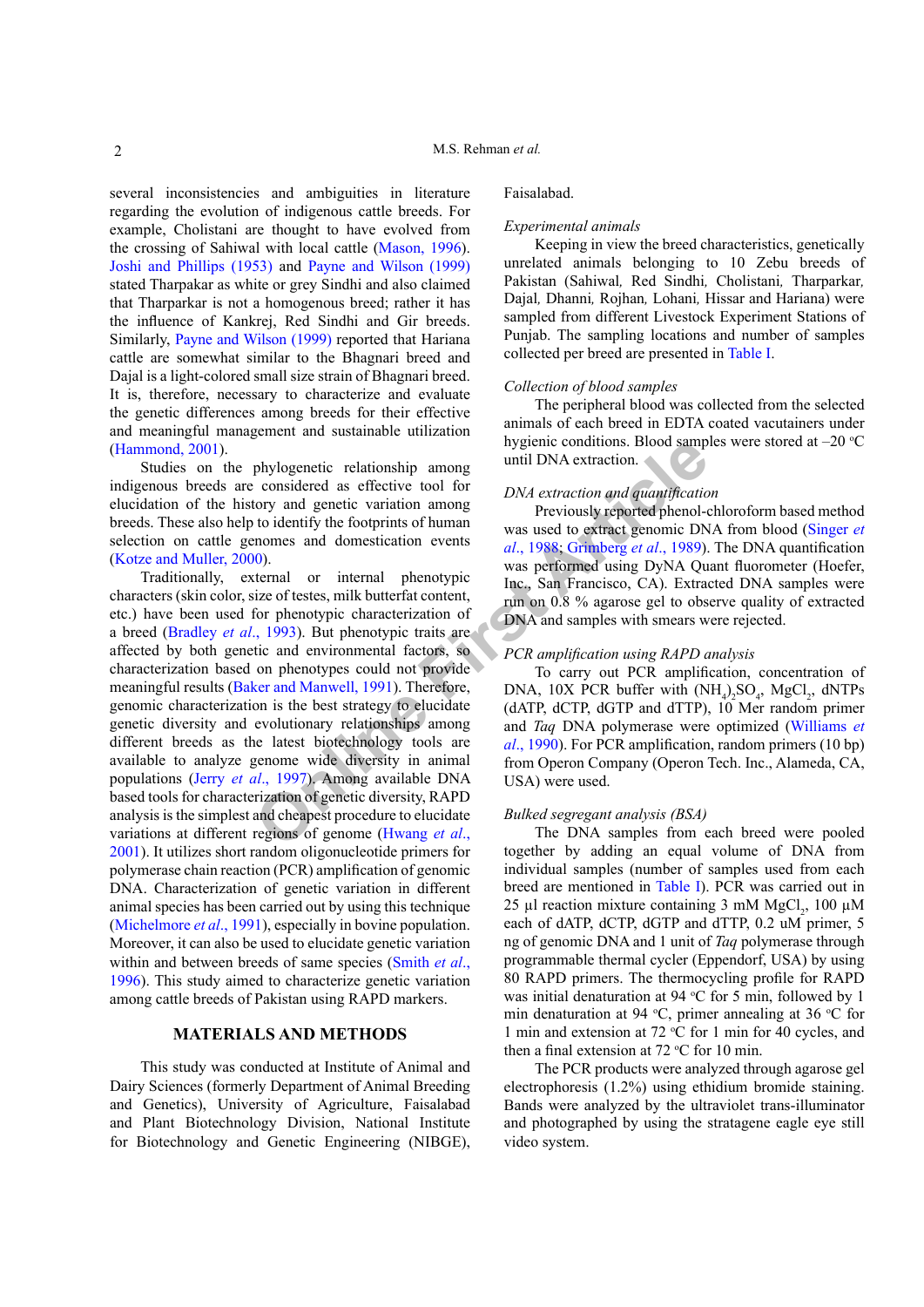| <b>Breed</b> | Location                                                                                                                                         | <b>Number</b> |               | <b>Description</b>                                                                                                                                                          |  |  |  |
|--------------|--------------------------------------------------------------------------------------------------------------------------------------------------|---------------|---------------|-----------------------------------------------------------------------------------------------------------------------------------------------------------------------------|--|--|--|
|              |                                                                                                                                                  |               | <b>Type</b>   | Color                                                                                                                                                                       |  |  |  |
| Sahiwal      | University of Agriculture, Faisalabad<br>LES* Khizerabad                                                                                         | 5<br>20       | Dairy         | Reddish Brown                                                                                                                                                               |  |  |  |
|              | LES Kallurkot<br><b>LES Fazilpur</b>                                                                                                             | 10<br>5       |               |                                                                                                                                                                             |  |  |  |
| Red Sindhi   | LES 205/TDA<br><b>BLPRI</b> Kherimurat                                                                                                           | 20<br>20      | Dairy         | Deep red                                                                                                                                                                    |  |  |  |
| Cholistani   | LES Jogaitpeer                                                                                                                                   | 21            | Dairy         | White coat splashed with black/ brown spots                                                                                                                                 |  |  |  |
| Dajal        | BLPRI** Kherimurat                                                                                                                               | 10            | Draught       | White / Grey                                                                                                                                                                |  |  |  |
| Dhanni       | <b>BLPRI</b> Kherimurat                                                                                                                          | 20            | Draught       | White coat with black/red/brown spots                                                                                                                                       |  |  |  |
| Rojhan       | Rojhan Tehsil District Rajanpur                                                                                                                  | 7             | Draught       | Red and White spotted coat                                                                                                                                                  |  |  |  |
| Lohani       | <b>BLPRI</b> Kherimurat                                                                                                                          | 20            | Draught       | Red coat splashed with white spots                                                                                                                                          |  |  |  |
| Hissar       | <b>LES Kallurkot</b>                                                                                                                             | 6             | Draught       | Greyish black                                                                                                                                                               |  |  |  |
| Hariana      | <b>LES Kallurkot</b>                                                                                                                             | 6             | Draught       | Grey white                                                                                                                                                                  |  |  |  |
| Tharparkar   | LES Rakh Mahni                                                                                                                                   | 10            | Dual          | Grey white                                                                                                                                                                  |  |  |  |
|              | *Livestock Experiment Station; ** Barani Livestock Production Research Institute.                                                                |               |               |                                                                                                                                                                             |  |  |  |
|              | Scoring and analysis of the data<br>Analysis of electrophoretic profiles of each breed<br>was carried out by scoring the number of amplified DNA |               |               | to produce most consistent results regarding amplified<br>fragments. Similarly, 3 mM concentration of MgCl, and 1<br>unit/25 L reaction of Taq DNA polymerase were observed |  |  |  |
|              | bands as present $(1)$ or absent $(0)$ . These profiles for each                                                                                 |               |               | to produce most consistent amplified products. Other PCR                                                                                                                    |  |  |  |
|              | primer from 10 cattle breeds were compared with each<br>other to elucidate genetic similarities. Number of shared                                |               | reproducible. | reaction conditions were also kept to be consistent and                                                                                                                     |  |  |  |
|              | bands produced by each primer in different breeds were                                                                                           |               |               |                                                                                                                                                                             |  |  |  |
|              | used to determine genetic relationship by using following                                                                                        |               |               | Polymorphism of the RAPD markers among indigenous                                                                                                                           |  |  |  |
|              | equation (Nei and Li, 1979).<br>$F = 2N_{xy} / (N_x + N_y)$                                                                                      |               | cattle breeds | A total of 80 RAPD primers were used to amplify                                                                                                                             |  |  |  |
|              | Where, F is the similarity coefficient, $N_x$ and $N_y$ are<br>the numbers of fragments in breeds x and y, respectively.                         |               |               | DNA from 10 indigenous cattle breeds. Only seven primers<br>(OPD-02, OPD-12, OPD-14, OPD-16, OPD-17, OPH-10                                                                 |  |  |  |
|              |                                                                                                                                                  |               |               |                                                                                                                                                                             |  |  |  |

<span id="page-2-0"></span>**Table I. Location, number of animals sampled and phenotypic description of 10 cattle breeds used in the present study.**

#### *Scoring and analysis of the data*

Where, F is the similarity coefficient,  $N_x$  and  $N_y$  are the numbers of fragments in breeds x and y, respectively, whereas  $N_{xy}$  is the shared fragments in the breeds. These similarity coefficients were employed to make dendrogram (phylogenetic tree) by using unweighted pair group method of arithmetic means (UPGMA) ([Sneath and Sokal, 1973](#page-6-8)).

#### **RESULTS AND DISCUSSION**

#### *Optimization of PCR conditions*

For RAPD analysis, it is very important to optimize the PCR conditions as many factors can influence the reproducibility of PCR reactions like primer sequence, quantity and quality of template DNA, the type of *Taq* DNA polymerase and thermal cycler ([Penner](#page-6-9) *et al*., 1993). Reproducible RAPD patterns could be obtained by using standard PCR reaction conditions. In this study, DNA concentration of 5 ng/25  $\mu$ L was optimized as suitable

#### *Polymorphism of the RAPD markers among indigenous cattle breeds*

A total of 80 RAPD primers were used to amplify DNA from 10 indigenous cattle breeds. Only seven primers (OPD-02, OPD-12, OPD-14, OPD-16, OPD-17, OPH-10 and OPO-17) failed to amplify any fragment or produce clear bands. The remaining 73 primers amplified 604 fragments, yielding an average of 8.2 bands per primer and a range between two (OPF-11) and 19 (OPF-08) ([Table II](#page-4-0)), which were similar with earlier studies (Chen *et al*[., 2001](#page-5-9); [Ramesha](#page-6-10) *et al*., 2002). DNA polymorphism revealed by the 73 primers was around 11.25% (68/608 bands) among the 10 cattle breeds.

Our study concluded that one breed specific RAPD primer or a combination of two or more markers can be utilized to recognize indigenous cattle breeds. We identified one primer (OPF-07) that was able to identify more than one breed ([Fig. 1\)](#page-3-0). In this study, Lohani breed produced the highest number of amplified bands (454) while the lowest (432) was observed in Tharparkar.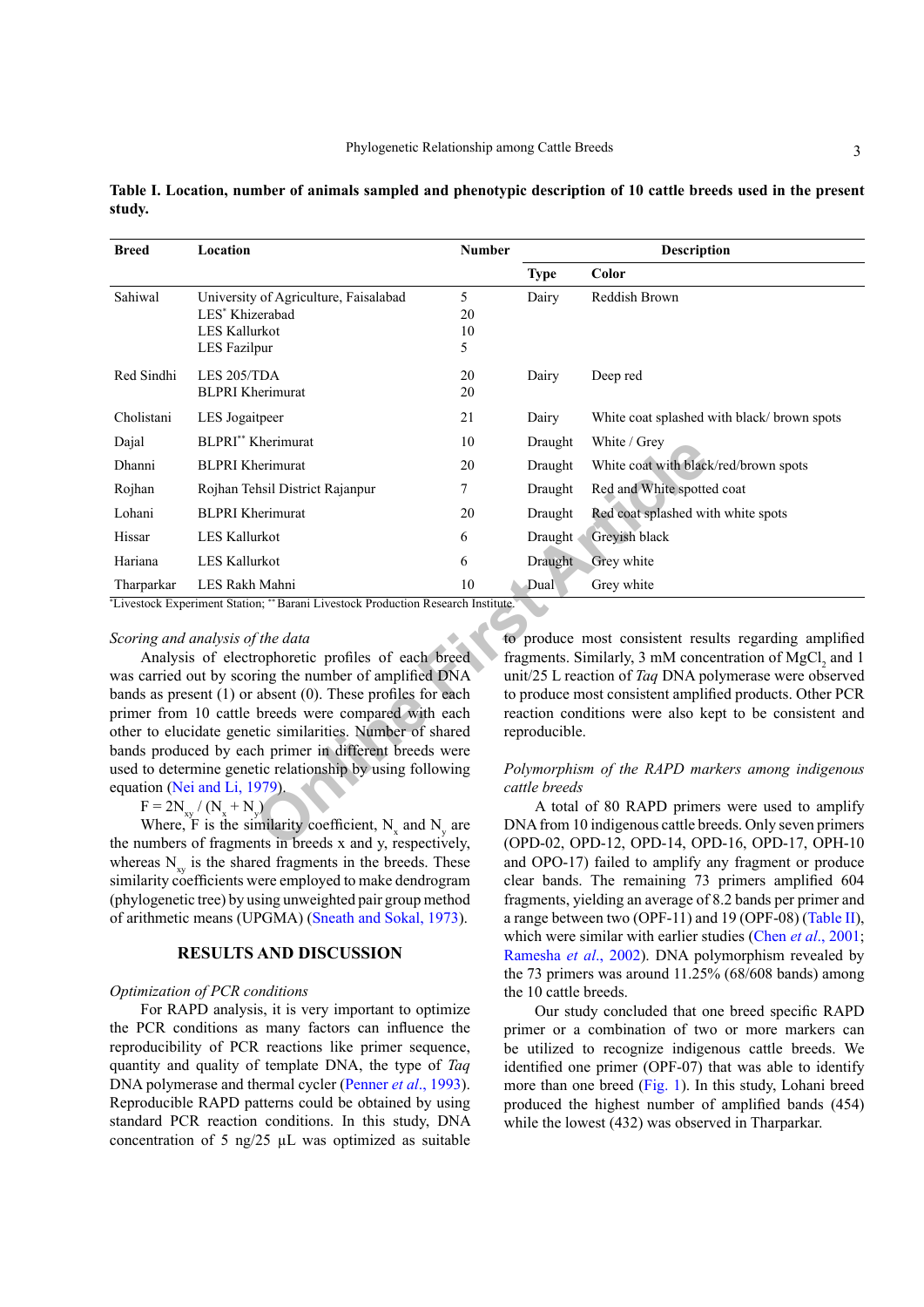#### *Genetic similarity and phylogenetic analysis*

Similarity coefficients calculated on the basis of shared amplified bands in different breeds were used to generate similarity matrix of the 10 cattle breeds ([Nei and](#page-6-7) [Li, 1979](#page-6-7)) and presented in [Table III.](#page-5-10) Overall similarity coefficients of indigenous breeds were high (ranging from 83.85% to 89.62 %). The highest similarity (89.62%) was observed between Dhanni and Lohani sharing 449 out of the 454 total bands. The second highest similarity (89.44%) was found between Sahiwal and Red Sindhi sharing 407 out of 437 total bands. The lowest similarity (83.85%) was observed between Cholistani and Tharparkar. Tharparkar showed the least genetic similarity with all other breeds.



<span id="page-3-0"></span>Fig. 1. Amplification profile of 10 cattle breeds with primer OPF-07.

Lane 1: Sahiwal; Lane 2: Red Sindhi; Lane 3: Cholistani; Lane 4: Dajal; Lane 5: Dhanni; Lane 6: Rojhan; Lane 7: Lohani; Lane 8: Hissar; Lane 9: Hariana; Lane 10: Tharparkar; Lane 11: negative control and Lane M: size marker.

Phylogenetic tree among indigenous cattle breeds was generated by using the similarity coefficients employing UPGMA method ([Fig. 2](#page-3-1)). Genetic diversity in these cattle breeds was low as revealed by very high similarity coefficients. The cluster analysis of similarity matrices of the 10 indigenous cattle breeds revealed two main groups. Cluster 'A' consisted of three cattle breeds (Hissar*,*  Hariana and Tharparkar). Cluster 'B' was further divided into three subclusters ' $b_1$ ', ' $b_2$ ' and ' $b_3$ '. The subcluster ' $b_1$ ' consisted of Dajal*,* Rojhan and Cholistani. The pair of a closely related breeds (Dhanni and Lohani) was found in the sub-cluster ' $b_2$ '. The sub-cluster ' $b_3$ ' had Sahiwal and Red Sindhi.

Phylogenetic analysis showed the relatedness among the Pakistani cattle genetic resources, which indicated their common ancestry and admixture. Present day domestic zebu cattle is believed to be originated from the extinct aurochs, *Bos primigenius* ([Payne, 1991](#page-6-0); Troy *et al*[., 2001](#page-6-11)). Sub-clustering indicates the gene flow that might be due to haphazard crossbreeding among different breeds in their home tracks due to lack of execution of the provincial and national breeding policies in the country.



<span id="page-3-1"></span>Fig. 2. A UPGMA dendrogram showing phylogenetic relationship among 10 cattle breeds of Pakistan.

In agreement to our results, the genomic comparison of SNPs of five important diverse zebu cattle breeds of Pakistan revealed a close relationship between Sahiwal and Red-Sindhi sharing 173,344 SNPs (Iqbal *et al*[., 2019](#page-5-11)).

Our results are contrasted from the evaluation of Pakistani indigenous cattle breeds using microsatellite markers, which indicated the highest genetic similarity between Tharparkar and Red Sindhi*,* followed by that between Dhanni and Sahiwal, and then between Lohani and Achai, while Dajal breed was placed at a distinct position [\(Hussain](#page-5-12) *et al*., 2016).

A comparative study on microsatellite and RAPD markers in camel revealed that microsatellites markers are powerful tools for genetic characterization of breeds while RAPD markers are effective to identify genetic variation within and between breeds and to reveal the genetic relatedness in many livestock breeds ([Mahrous](#page-6-12) *et al*., [2011\)](#page-6-12). Our findings are also consistent with the phenotypic and historic relatedness of Pakistani cattle breeds. Further comprehensive genomic studies are required for the molecular characterization of Pakistani indigenous cattle breeds in terms of evolution and genome wide diversity.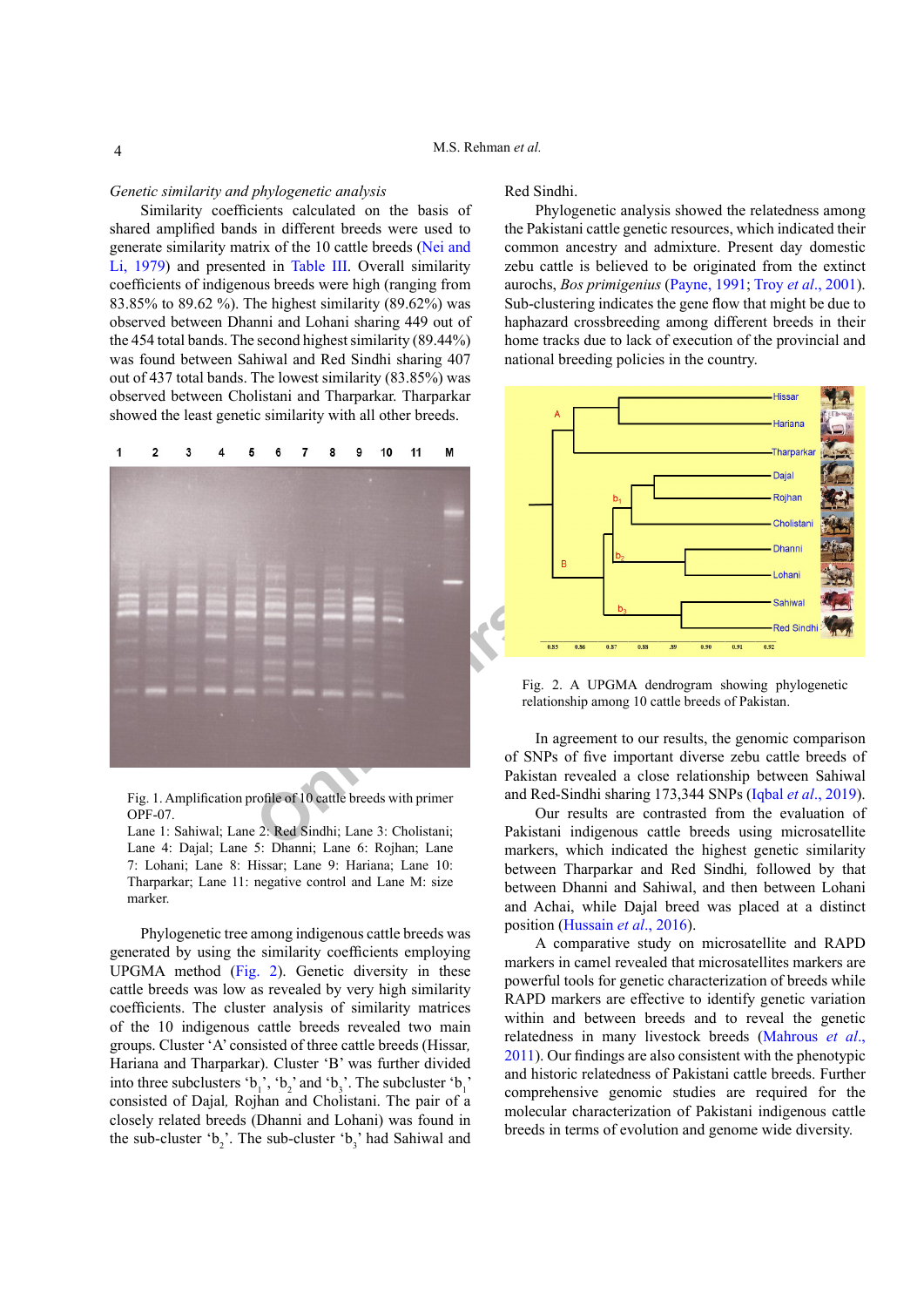|                          |               |                       | 41<br>OPH-04                                                         |  |
|--------------------------|---------------|-----------------------|----------------------------------------------------------------------|--|
| S. No.                   | Primer code   | No. of amplified loci | 42<br>OPH-05                                                         |  |
| $\mathbf{1}$             | OPD-01        | 11                    | 43<br>OPH-06                                                         |  |
| $\sqrt{2}$               | OPD-03        | $\boldsymbol{7}$      | 44<br>OPH-07                                                         |  |
| $\mathfrak{Z}$           | OPD-04        | $\boldsymbol{7}$      | 45<br>OPH-08                                                         |  |
| $\overline{\mathcal{L}}$ | OPD-05        | 9                     | 46<br>OPH-09                                                         |  |
| 5                        | OPD-06        | $\tau$                | 47<br>OPI-01                                                         |  |
| 6                        | OPD-07        | $\tau$                | 48<br>OPI-02                                                         |  |
| $\tau$                   | OPD-08        | 6                     | 49<br>OPI-03                                                         |  |
| $\,$ 8 $\,$              | OPD-09        | 5                     | 50<br>OPI-04                                                         |  |
| 9                        | $OPD-10$      | 3                     | 51<br>OPI-05                                                         |  |
| 10                       | OPD-11        | 5                     | 52<br>OPI-06                                                         |  |
| 11                       | OPD-13        | 5                     | 53<br>OPI-07                                                         |  |
| 12                       | OPD-15        | 6                     | <b>OPI-08</b><br>54                                                  |  |
| 13                       | <b>OPD-18</b> | $\tau$                | $OPM-03$<br>55                                                       |  |
| 14                       | OPD-19        | 5                     | <b>OPM-13</b><br>56                                                  |  |
| 15                       | OPD-20        | 6                     | 57<br>$OPM-18$<br>58<br><b>OPM-19</b>                                |  |
| 16                       | OPE-01        | $\,8\,$               | 59<br>$OPO-02$                                                       |  |
| 17                       | OPE-02        | $10\,$                | 60<br>OPO-16                                                         |  |
| 18                       | OPE-03        | $\sqrt{6}$            | 61<br>OPO-19                                                         |  |
| 19                       | OPE-04        | $\,$ 8 $\,$           | 62<br>OPQ-06                                                         |  |
| $20\,$                   | OPE-05        | $\tau$                | 63<br>OPQ-11                                                         |  |
| 21                       | OPE-06        | $12\,$                | 64<br>OPQ-16                                                         |  |
| $22\,$                   | OPE-07        | 8                     | 65<br>OPQ-19                                                         |  |
| 23                       | OPE-08        | 8                     | 66<br>OPR-01                                                         |  |
| 24                       | OPE-09        | 14                    | 67<br>OPR-02                                                         |  |
| $25\,$                   | OPE-10        | 9                     | 68<br>OPR-03                                                         |  |
| 26                       | OPF-01        | 8                     | 69<br>OPR-10                                                         |  |
| $27\,$                   | OPF-02        | 6                     | $70\,$<br>OPT-03                                                     |  |
| 28                       | OPF-03        | 13                    | $71\,$<br>OPT-07                                                     |  |
| 29                       | OPF-04        | 13                    | $72\,$<br>OPT-09                                                     |  |
| 30                       | OPF-05        | 6                     | 73<br>OPT-18                                                         |  |
| 31                       | <b>OPF-06</b> | 15                    |                                                                      |  |
| 32                       | OPF-07        | 16                    | <b>CONCLUSI</b>                                                      |  |
| 33                       | OPF-08        | 19                    | Genetic diversity among Pa                                           |  |
| 34                       | OPF-09        | 9                     | breeds is very low and breed clu                                     |  |
| 35                       | <b>OPF-10</b> | 8                     | RAPD markers is consistent wi                                        |  |
| 36                       | <b>OPF-11</b> | 2                     | historic relatedness. Sampling of                                    |  |
| 37                       | <b>OPF-12</b> | 4                     | home tracts of respective breeds                                     |  |
| 38                       | OPH-01        | 10                    | records is suggested. Moreover, re<br>SNP genotyping and whole genor |  |
| 39                       | OPH-02        | 9                     | be used to refine our findings a                                     |  |
| 40                       | OPH-03        | 11                    | breeds of Pakistan.                                                  |  |
|                          |               |                       |                                                                      |  |

<span id="page-4-0"></span>**Table II. RAPD primers amplified, and total number of** 

**fragments scored for each primer.**

| 41<br>OPH-04<br>10<br>9<br>42<br>OPH-05<br>43<br>OPH-06<br>10<br>44<br>8<br>OPH-07<br>45<br>OPH-08<br>12<br>46<br>OPH-09<br>9<br>8<br>47<br>OPI-01<br>6<br>48<br>OPI-02<br>49<br>6<br>OPI-03<br>50<br>11<br>OPI-04<br>$\overline{4}$<br>51<br>OPI-05<br>52<br><b>OPI-06</b><br>15<br>53<br>11<br>OPI-07<br>OPI-08<br>9<br>54<br>$OPM-03$<br>55<br>6<br>OPM-13<br>9<br>56<br><b>OPM-18</b><br>57<br>12<br>58<br><b>OPM-19</b><br>6<br>59<br>9<br><b>OPO-02</b><br>60<br>5<br>OPO-16<br>5<br>61<br>OPO-19<br>62<br>OPQ-06<br>10<br>63<br>OPQ-11<br>5<br>64<br>6<br>OPQ-16<br>9<br>65<br>OPQ-19<br>9<br>66<br>OPR-01<br>67<br>6<br>OPR-02<br>$\overline{4}$<br>68<br>OPR-03<br>69<br>8<br>OPR-10<br>$\overline{4}$<br>70<br>OPT-03<br>71<br>OPT-07<br>12<br>OPT-09<br>$\overline{7}$<br>72<br>73<br>OPT-18<br>9 | S. No. | Primer code | No. of amplified loci |
|--------------------------------------------------------------------------------------------------------------------------------------------------------------------------------------------------------------------------------------------------------------------------------------------------------------------------------------------------------------------------------------------------------------------------------------------------------------------------------------------------------------------------------------------------------------------------------------------------------------------------------------------------------------------------------------------------------------------------------------------------------------------------------------------------------------|--------|-------------|-----------------------|
|                                                                                                                                                                                                                                                                                                                                                                                                                                                                                                                                                                                                                                                                                                                                                                                                              |        |             |                       |
|                                                                                                                                                                                                                                                                                                                                                                                                                                                                                                                                                                                                                                                                                                                                                                                                              |        |             |                       |
|                                                                                                                                                                                                                                                                                                                                                                                                                                                                                                                                                                                                                                                                                                                                                                                                              |        |             |                       |
|                                                                                                                                                                                                                                                                                                                                                                                                                                                                                                                                                                                                                                                                                                                                                                                                              |        |             |                       |
|                                                                                                                                                                                                                                                                                                                                                                                                                                                                                                                                                                                                                                                                                                                                                                                                              |        |             |                       |
|                                                                                                                                                                                                                                                                                                                                                                                                                                                                                                                                                                                                                                                                                                                                                                                                              |        |             |                       |
|                                                                                                                                                                                                                                                                                                                                                                                                                                                                                                                                                                                                                                                                                                                                                                                                              |        |             |                       |
|                                                                                                                                                                                                                                                                                                                                                                                                                                                                                                                                                                                                                                                                                                                                                                                                              |        |             |                       |
|                                                                                                                                                                                                                                                                                                                                                                                                                                                                                                                                                                                                                                                                                                                                                                                                              |        |             |                       |
|                                                                                                                                                                                                                                                                                                                                                                                                                                                                                                                                                                                                                                                                                                                                                                                                              |        |             |                       |
|                                                                                                                                                                                                                                                                                                                                                                                                                                                                                                                                                                                                                                                                                                                                                                                                              |        |             |                       |
|                                                                                                                                                                                                                                                                                                                                                                                                                                                                                                                                                                                                                                                                                                                                                                                                              |        |             |                       |
|                                                                                                                                                                                                                                                                                                                                                                                                                                                                                                                                                                                                                                                                                                                                                                                                              |        |             |                       |
|                                                                                                                                                                                                                                                                                                                                                                                                                                                                                                                                                                                                                                                                                                                                                                                                              |        |             |                       |
|                                                                                                                                                                                                                                                                                                                                                                                                                                                                                                                                                                                                                                                                                                                                                                                                              |        |             |                       |
|                                                                                                                                                                                                                                                                                                                                                                                                                                                                                                                                                                                                                                                                                                                                                                                                              |        |             |                       |
|                                                                                                                                                                                                                                                                                                                                                                                                                                                                                                                                                                                                                                                                                                                                                                                                              |        |             |                       |
|                                                                                                                                                                                                                                                                                                                                                                                                                                                                                                                                                                                                                                                                                                                                                                                                              |        |             |                       |
|                                                                                                                                                                                                                                                                                                                                                                                                                                                                                                                                                                                                                                                                                                                                                                                                              |        |             |                       |
|                                                                                                                                                                                                                                                                                                                                                                                                                                                                                                                                                                                                                                                                                                                                                                                                              |        |             |                       |
|                                                                                                                                                                                                                                                                                                                                                                                                                                                                                                                                                                                                                                                                                                                                                                                                              |        |             |                       |
|                                                                                                                                                                                                                                                                                                                                                                                                                                                                                                                                                                                                                                                                                                                                                                                                              |        |             |                       |
|                                                                                                                                                                                                                                                                                                                                                                                                                                                                                                                                                                                                                                                                                                                                                                                                              |        |             |                       |
|                                                                                                                                                                                                                                                                                                                                                                                                                                                                                                                                                                                                                                                                                                                                                                                                              |        |             |                       |
|                                                                                                                                                                                                                                                                                                                                                                                                                                                                                                                                                                                                                                                                                                                                                                                                              |        |             |                       |
|                                                                                                                                                                                                                                                                                                                                                                                                                                                                                                                                                                                                                                                                                                                                                                                                              |        |             |                       |
|                                                                                                                                                                                                                                                                                                                                                                                                                                                                                                                                                                                                                                                                                                                                                                                                              |        |             |                       |
|                                                                                                                                                                                                                                                                                                                                                                                                                                                                                                                                                                                                                                                                                                                                                                                                              |        |             |                       |
|                                                                                                                                                                                                                                                                                                                                                                                                                                                                                                                                                                                                                                                                                                                                                                                                              |        |             |                       |
|                                                                                                                                                                                                                                                                                                                                                                                                                                                                                                                                                                                                                                                                                                                                                                                                              |        |             |                       |
|                                                                                                                                                                                                                                                                                                                                                                                                                                                                                                                                                                                                                                                                                                                                                                                                              |        |             |                       |
|                                                                                                                                                                                                                                                                                                                                                                                                                                                                                                                                                                                                                                                                                                                                                                                                              |        |             |                       |
|                                                                                                                                                                                                                                                                                                                                                                                                                                                                                                                                                                                                                                                                                                                                                                                                              |        |             |                       |

# **CONCLUSIONS**

Genetic diversity among Pakistani indigenous cattle breeds is very low and breed clustering pattern based on RAPD markers is consistent with their phenotypic and historic relatedness. Sampling of pure specimens from the home tracts of respective breeds with authentic pedigree records is suggested. Moreover, recent genomics tools like SNP genotyping and whole genome re-sequencing should be used to refine our findings among indigenous cattle breeds of Pakistan.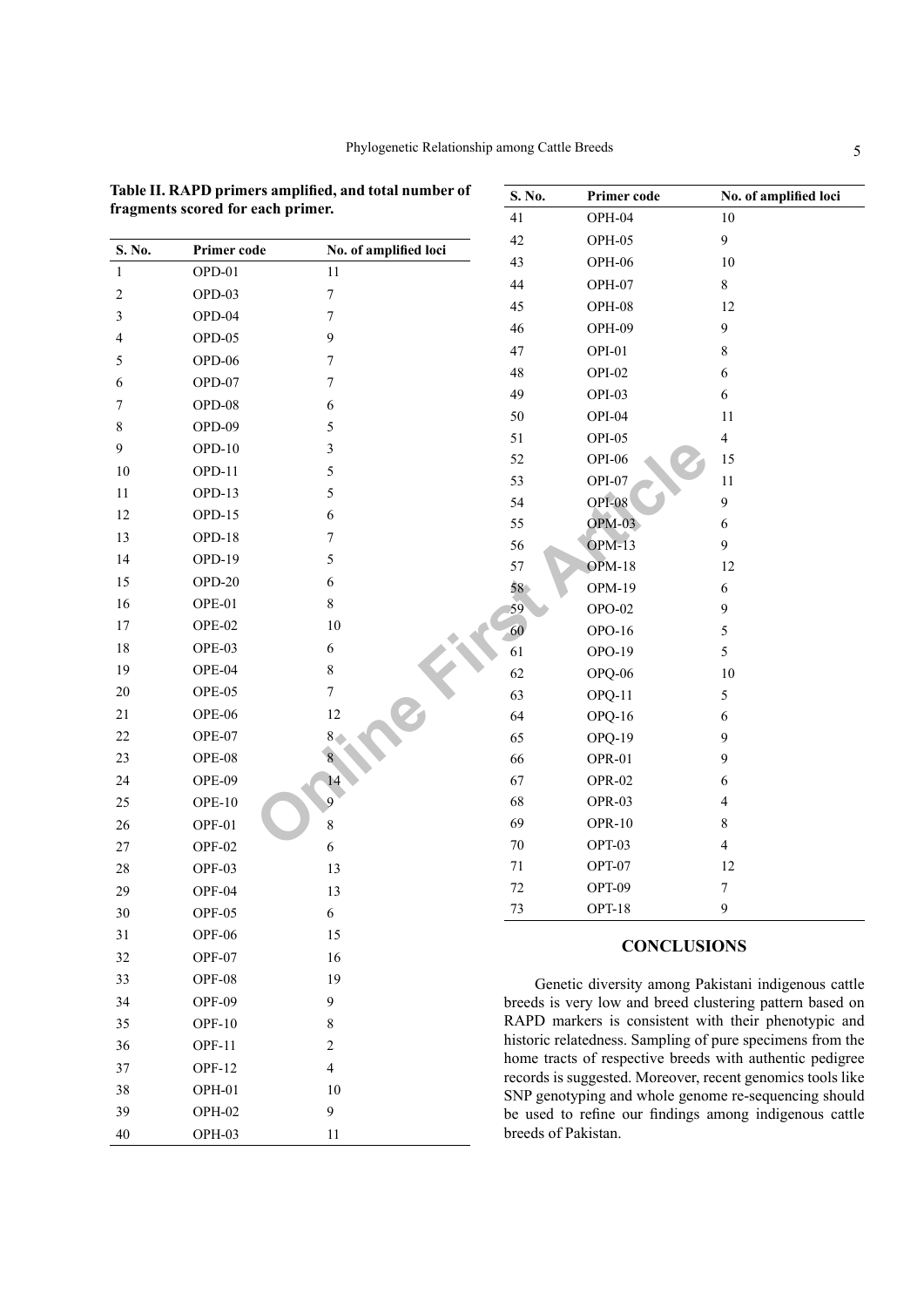|                |        | 2      | 3      | 4      | 5      | 6      | 7      | 8      | 9      | 10 |
|----------------|--------|--------|--------|--------|--------|--------|--------|--------|--------|----|
| 1. Sahiwal     |        |        |        |        |        |        |        |        |        |    |
| 2. Red Sindhi  | 0.8944 |        |        |        |        |        |        |        |        |    |
| 3. Cholistani  | 0.8716 | 0.8787 |        |        |        |        |        |        |        |    |
| 4. Dajal       | 0.8553 | 0.8688 | 0.8777 | 1      |        |        |        |        |        |    |
| 5. Dhanni      | 0.8763 | 0.8810 | 0.8627 | 0.8757 | 1      |        |        |        |        |    |
| 6. Rojhan      | 0.8620 | 0.8785 | 0.8813 | 0.8879 | 0.8764 |        |        |        |        |    |
| 7. Lohani      | 0.8597 | 0.8681 | 0.8751 | 0.8713 | 0.8962 | 0.8929 |        |        |        |    |
| 8. Hissar      | 0.8625 | 0.8498 | 0.8664 | 0.8633 | 0.8541 | 0.8696 | 0.8732 |        |        |    |
| 9. Hariana     | 0.8404 | 0.8618 | 0.8518 | 0.8568 | 0.8562 | 0.8648 | 0.8587 | 0.8775 | 1      |    |
| 10. Tharparkar | 0.8565 | 0.8704 | 0.8385 | 0.8511 | 0.8661 | 0.8626 | 0.8611 | 0.8543 | 0.8705 |    |

<span id="page-5-10"></span>**Table III. Similarity matrix of 10 cattle breeds obtained from RAPD markers.**

### **ACKNOWLEDGMENTS**

We acknowledge the kind support of the National Institute for Biotechnology and Genetic Engineering (NIBGE), Faisalabad for providing chemicals and lab facilities to this study.

#### *Statement of conflict of interest*

The authors have declared no conflict of interest.

#### **REFERENCES**

- <span id="page-5-4"></span><span id="page-5-1"></span>Alderson, L., 1990. *Genetic conservation of domestic livestock.* C.A.B. International. pp. 128-145.
- **ONLEDGMENTS**<br> **ONLEDGMENTS**<br> **ONLEDGMENTS**<br> **ONLEDGMENTS**<br> **ONLEDGMENTS**<br> **ONLEDGMENTS**<br> **ONLEDGMENTS**<br> **ONE COP, 2021.** *Economic Survey*<br> **OOP, 2021.** *Economic Survey*<br> **ONE COP, 2021.** *Economic Survey*<br> **ONE COP, 202** Barker, J.S.F., 1994. A global protocol for determining genetic distances among domestic livestock breeds. *Proc. 5th World Cong. Genet. appl. Livest. Prod. 7-12-1994 Univ. Guelph, Guelph, Ontario, Can*., **21**: 501-508.
- <span id="page-5-5"></span>Baker, C.M.A. and Manwell, C., 1991. Population genetics, molecular markers and gene conservation of bovine breeds. In: *Cattle genetic resources* (ed. C.G. Hickman). Elsevier Science Publishers, The Netherlands. pp. 221-304.
- Bradley, D.G., MacHugh, D.E., Meghen, C., Loftus, R.T., Sharp, D.M. and Cunningham, E.P., 1993. *Genetic characterization of indigenous cattle breeds: first results and implications for genetic improvement.* FAO Animal Production and Health Paper No. 110. FAO, Rome. pp. 37-44.
- <span id="page-5-9"></span>Chen, S., Li, M., Li, Y., Zhao, S., Yu, C., Yu, M., Fan B. and Li, K., 2001. RAPD variation and genetic distances among Tibetan, Inner Mangolia and Liaoning Cashmere goats. *Asian-Aust. J. Anim. Sci.,* **14**: 1520-1522. [https://doi.org/10.5713/](https://doi.org/10.5713/ajas.2001.1520) [ajas.2001.1520](https://doi.org/10.5713/ajas.2001.1520)
- <span id="page-5-0"></span>GOP, 2021. *Economic Survey of Pakistan 2020-2021*. Government of Pakistan. Advisor's Wing, Ministry of Finance, Islamabad, Pakistan.
- <span id="page-5-8"></span>Grimberg, J., Nawoschik, S., Belluscio, L., Mckee, R., Turck, A. and Eisenberg, A., 1989. A simple and efficient non-organic procedure for the isolation of genomic DNA from blood. *Nucl. Acids Res*., **17**: 8390.<https://doi.org/10.1093/nar/17.20.8390>
- <span id="page-5-3"></span>Hammond, K., 2001. *Sustainable intensificstion and the conservation of farm animal genetic resources*. FAO, Rome, Italy.
- <span id="page-5-12"></span>Hussain, T., Babar, M.E., Peters, S.O., Wajid, A., Ali, A., Azam, A., Ahmad, Z., Wasim, M., Ali, A. and Kizilkaya, K., 2016. Microsatellite markers based genetic evaluation of Pakistani cattle breeds. *Pakistan J. Zool*., **48**: 1633-1641.
- <span id="page-5-7"></span>Hwang, K.C., Song, K.D., Kim, T.H., Jeong, D.K., Sohn, S.H., Lillehoj, H.S. and Han. J.Y., 2001. Genetic linkage mapping of RAPD markers segregating in Korean Ogol chicken- White Leghorn backcross population. *Asian-Aust. J. Anim. Sci*., **14**: 302-306. <https://doi.org/10.5713/ajas.2001.302>
- <span id="page-5-11"></span>Iqbal, N., Liu, X., Yang, T., Huang, Z., Hanif, Q., Asif, M., Khan, Q.M. and Mansoor, S., 2019. Genomic variants identified from whole-genome resequencing of indicine cattle breeds from Pakistan. *PLoS One*, **14**: e0215065. [https://doi.](https://doi.org/10.1371/journal.pone.0215065) [org/10.1371/journal.pone.0215065](https://doi.org/10.1371/journal.pone.0215065)
- <span id="page-5-6"></span>Jerry, B.D., Hans, H.C. and Ronald. O., 1997. DNA marker technology: A revolution in animal genetics. *Poult. Sci*., **76**: 1108-1114. [https://doi.](https://doi.org/10.1093/ps/76.8.1108) [org/10.1093/ps/76.8.1108](https://doi.org/10.1093/ps/76.8.1108)
- <span id="page-5-2"></span>Joshi, N.R. and Phillips, R.W., 1953. Zebu cattle of India and Pakistan. *FAO Agric. Stud. Rome*, **19**: 256.
- Kemp, S.J. and Teale, A.J., 1992. Random amplified